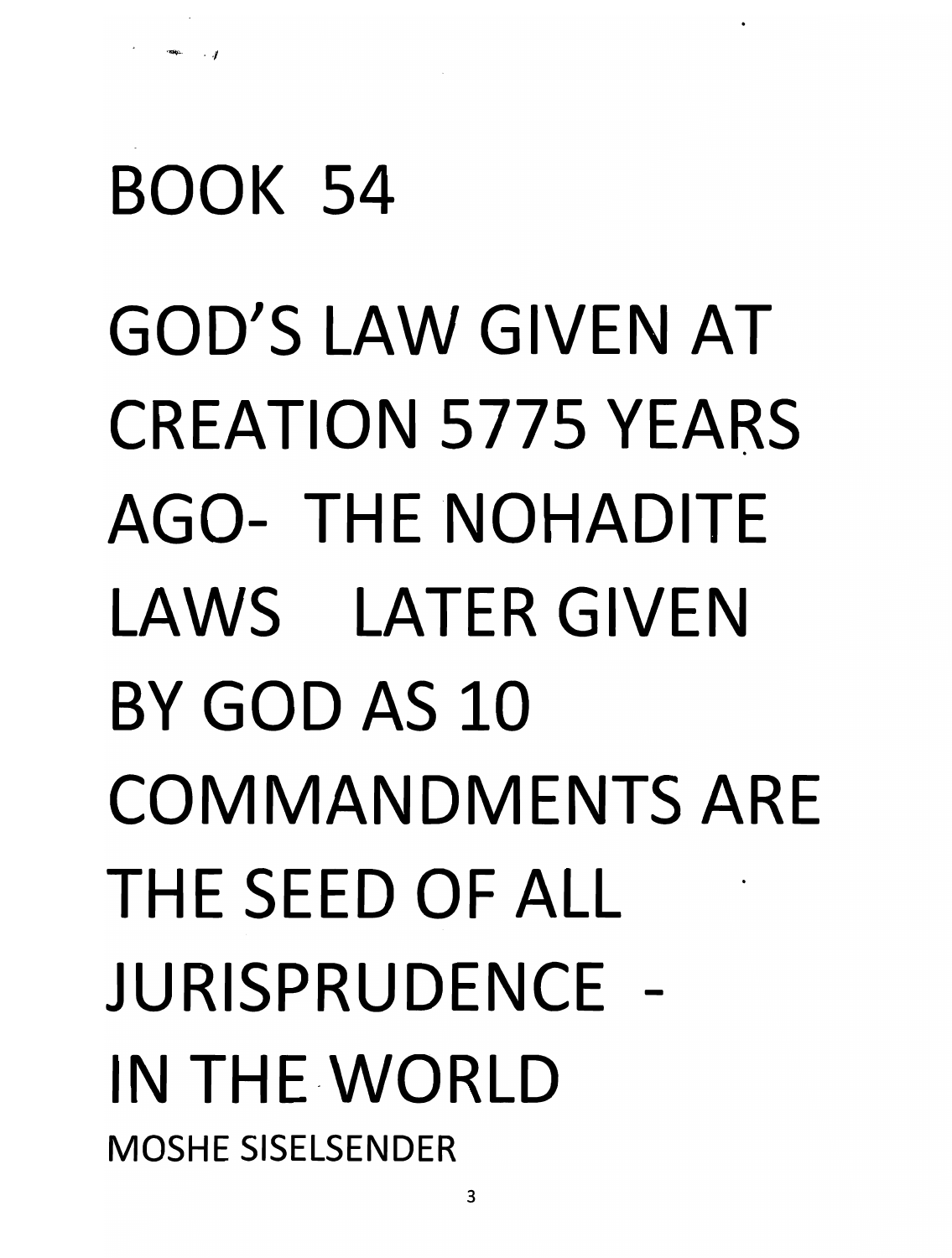I am enclosing my book[essay] #50 that details what we discussed when you last was in my house. It discusses the chemistry- make up- of the Jewish Judicial System referred to as the Oral law the Talmud and the 2000 year development of Jewish Law from ancient times to today. The Digest is referred as the Shulcham Aruch. Translation THE SET TABLE.

Jewish belief holds that the System called the Oral Law is Divinely given 3400 years ago at Mount Sinai at the time that God gave mankind the Ten Commandments. Part of the Oral law was reduced to writing before Jesus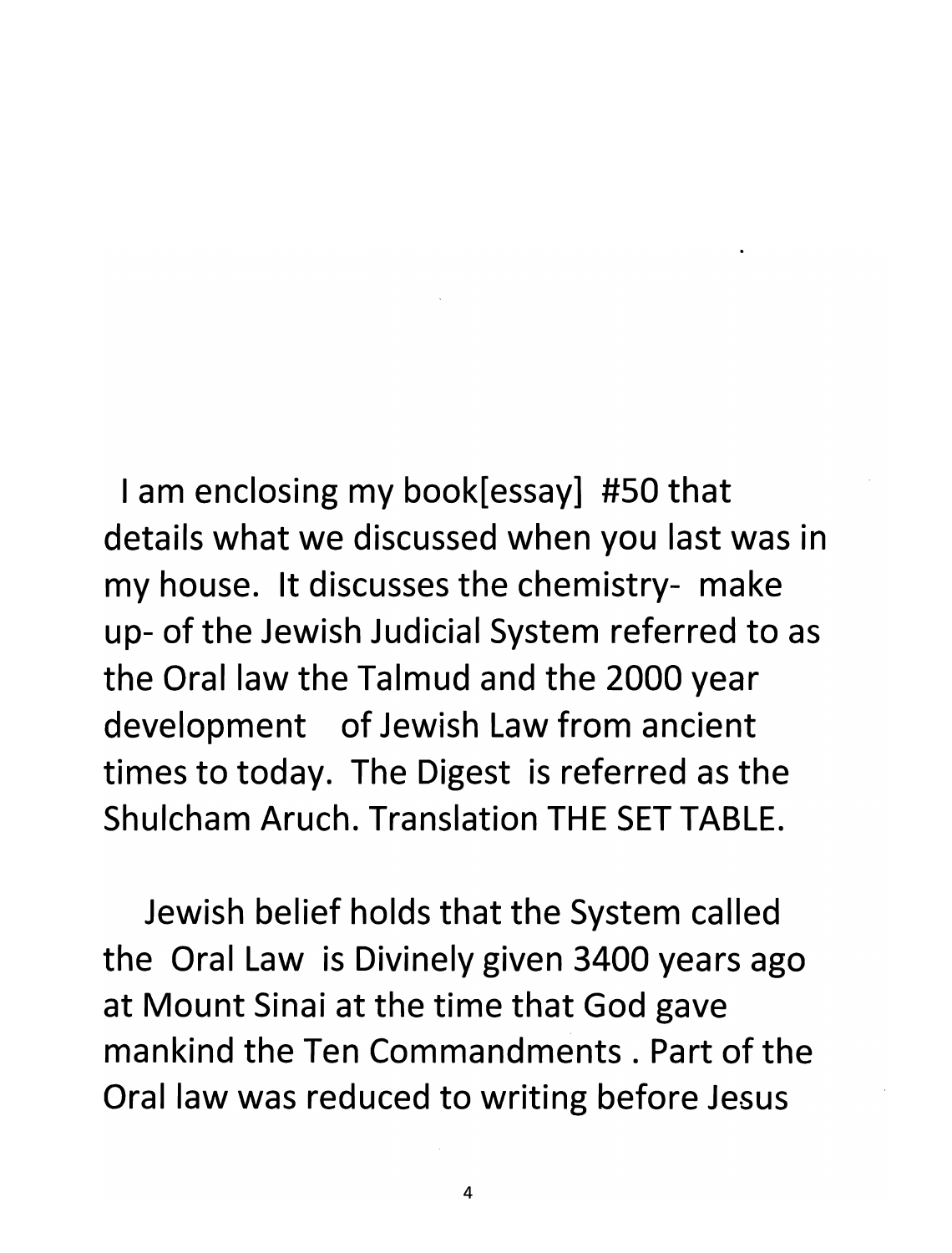was born. Other parts were written between the year 100-200 ACE.

I have a book called Otzer Havekuchim by J Eisensein pages 332-348 who cites many passages from the Oral Law -the Talmud -that have parallel concepts to the passages found in the New Testament.

Eisenstein believes that the moral ethical concepts of the New Testament come from the Talmud. In my studies I have discovered more instances of borrowing by the writers of the New Testament from the Talmud.

I am a scholar of Jewish, as well as, other historical Judicial systems going back 3000 4000 years. It is my thesis that all Judicial systems are part of the religion culture philosophy of the ancient people . There exist parallel basic concepts in the Systems.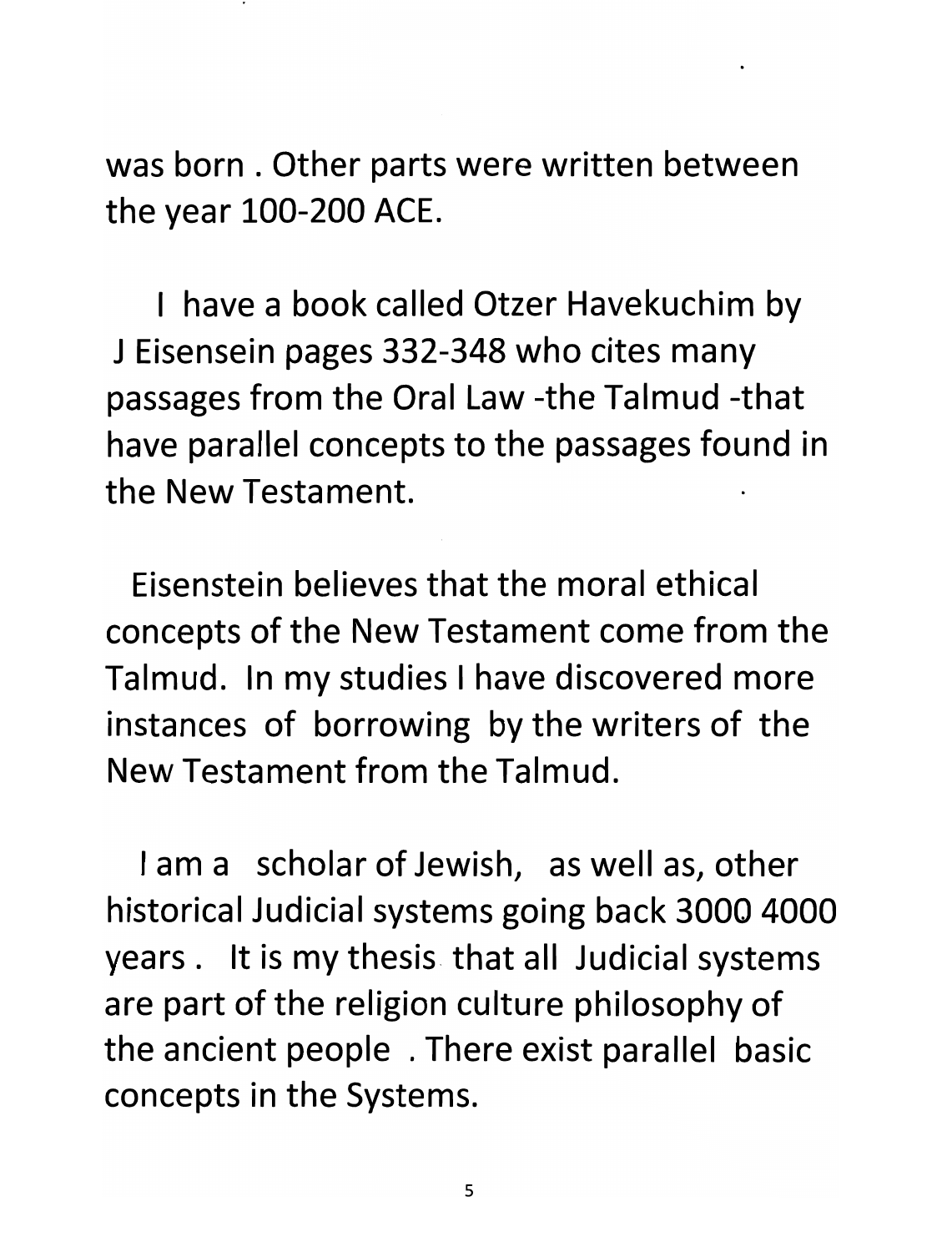I am compiling material to prove that all legal systems especially the Roman English American- Federal and States trace their origin to the Talmud and the 3400 year development of Jewish law.

Jacob J. Rabinowitz a Rabbi and attorney has written a book "Jewish Law" where he proves that Roman English American Federal and State laws all can be traced from the Talmud and Jewish jurisprudence. He cites manuscripts from Roman English American Federal and State laws to substantiate his thesis. Other authors believe the same. One merely has to google Jewish law roots of Roman English American law and one will find what I am discussing.

However on the other hand, each religion makes similar claims. All religions claims that their God or gods revealed their judicial system. The ancient Greeks claimed that Zues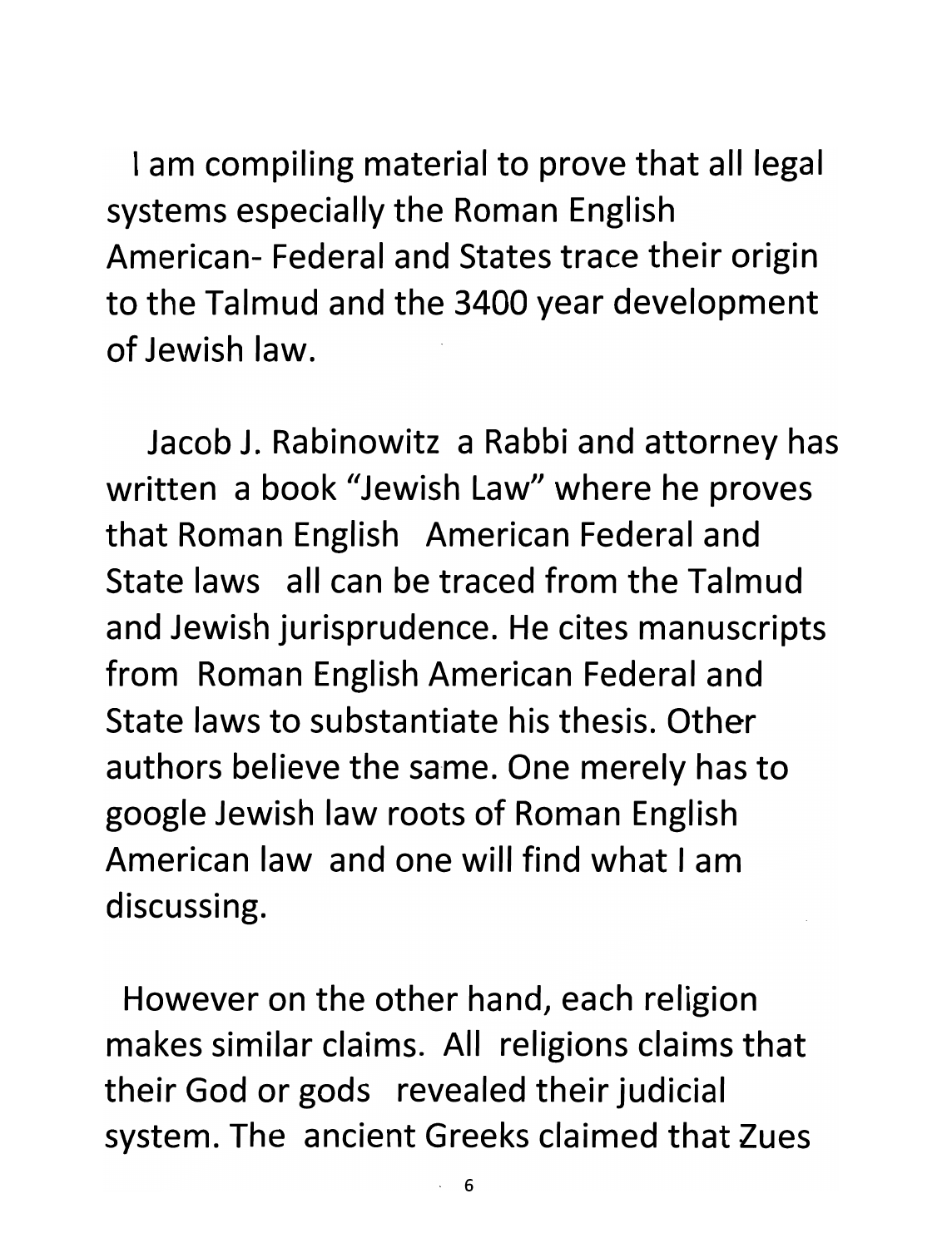revealed their Mystery Religion philosophy and legal system at Mount Olympia. The ancient Romans claimed that their Mystery Religion and legal system was given by Jupitor at a Roman Moumtain. The Hindus believed that one of their gods revealed their Mystery Religion philosophy and Legal System of Jurisprudence. The Budhists similarly believed' that one of their gods Revealed their religion philosophy and system of Jurisprudence .The Babylonians claimed that their god revealed their religion philosophy and legal system of Jurisprudence to them. They point to the Code of Hamuarabi of 4000 years ago. Each of these religions claim that the whole world borrowed from them. They were the originators.

A forensic scientist would analyze the common denominators of all religions  $-$  the moral ethical laws . The scientists would analyze all legal jurisprudence Systems.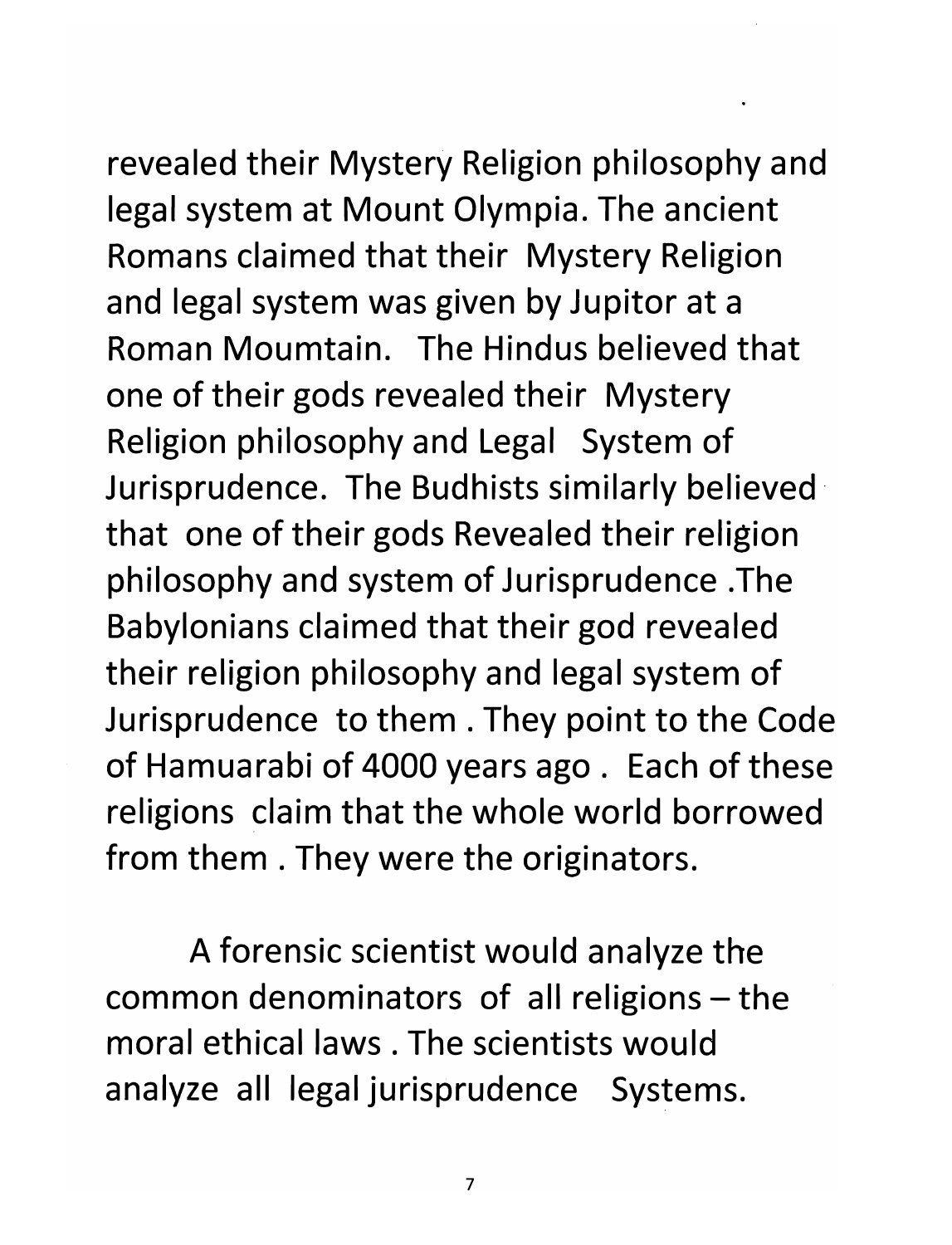He would compare them with the Ten Commandments that are the written form of the Seven Nohadite Principles-given by God at the time of Creation 5775 years ago. He would note that all contemporary legal systems incorporate all of the Ten Commandments.

Thus all the contestants by virtue of claiming authorship of the same Principles as the Ten Commandments ipso facto authenticate the substance of the Ten Commandments.

Permit me to state my view. I believe that God endowed all mankind with common sense. WHEN MAN IS HONEST AND HE ALLOWS HIS OWN MIND TO THINK. HE WILL DISCOVER THAT MANY OF HIS THOUGHTS WERE ALREADY THOUGHT ABOUT BY OTHER HONEST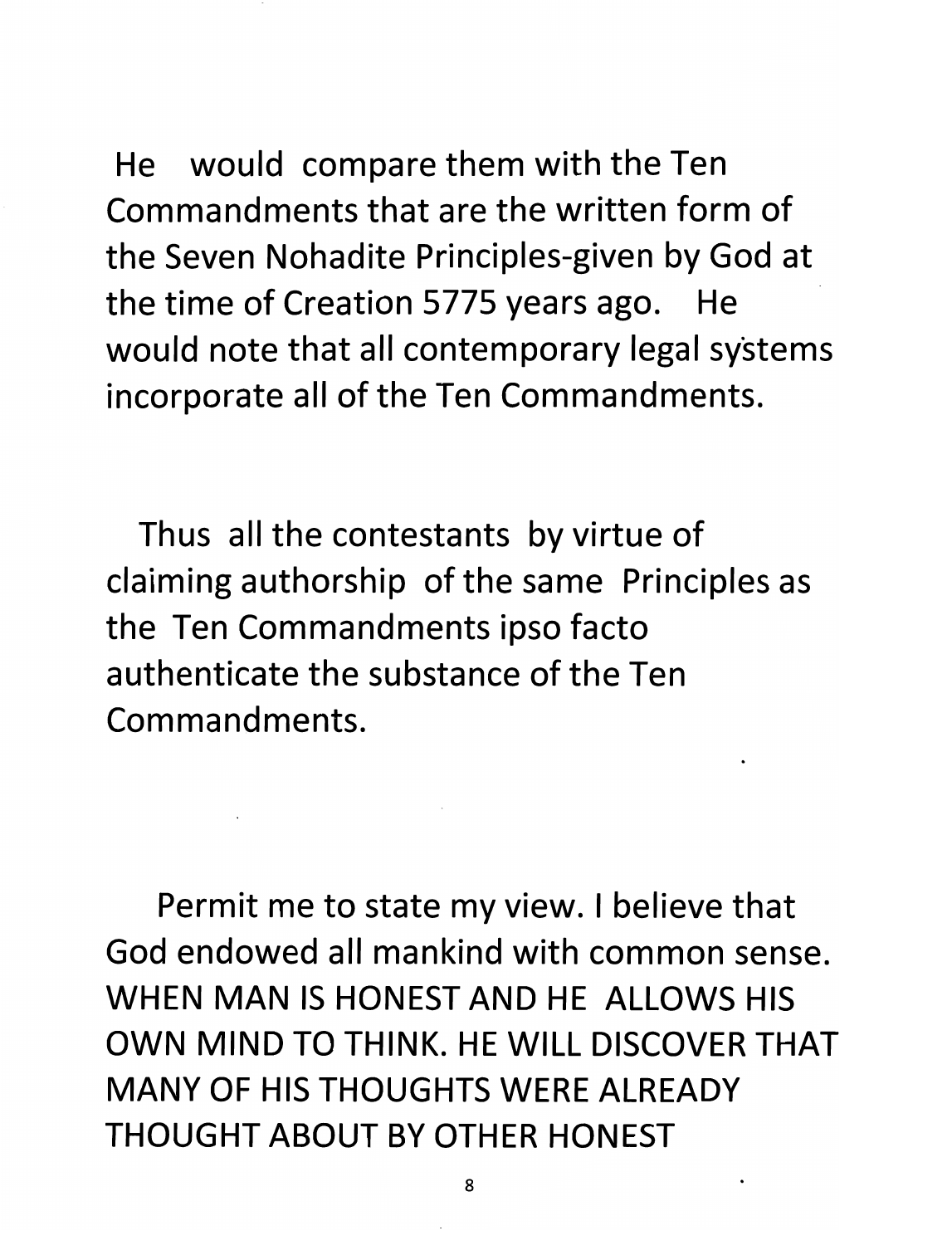# THINKERS. WHEN MAN USES HIS MIND AND DOES NOT FORBID HIMSELF TO QUESTION.-

# THERE EXISTS NOTHING THAT IS A GIVEN.

EVERYTHING SHOULD BE REVISITED IF IT MAKES SENSE.

MAN MAY DISCOVER THAT OTHERS REACHED A SIMILAR CONCLUSION.

WHEN ONE DRIVES HE/SHE WILL DISCOVER THAT THERE EXIST OTHERS WHO ALSO ARE DRIVING THE SAME ROAD.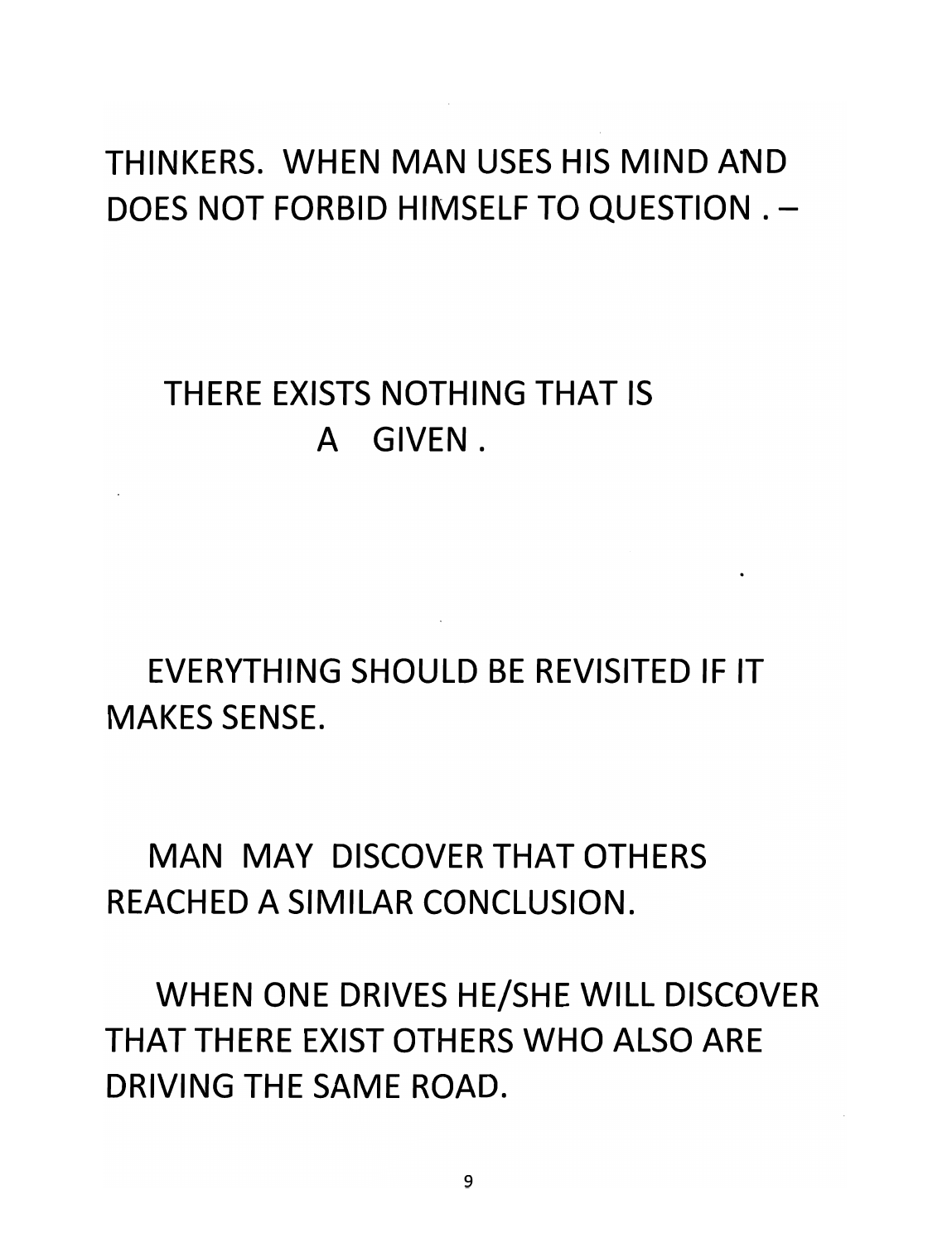#### AND IF NOT

# ONE'S OWN CONCLUSION HAVE VALIDITY AND VITALITY.

TRUTH CAN CHANGE FROM ONE DAY TO THE NEXT. AS LONG AS ONE DOES NOT IMPOSE ON OTHERS HIS/HER TRUTH ONE IS FREE TO THINK AND REACH THEIR CONCLUSIONS.

I BELIEVE THAT EACH NATION RELIGION AND CULTURE [1]MAY HAVE BORROWED FROM OTHERS. THEN THEY DEVELOPED AND SHAPED THE LAW TO ACCOMMODATE AND SOLVE PROBLEMS COMMON TO THEIR AGE AND CULTURE. [2] DEVELOPED THE IDEAS THEMSELVES AND DEVELOPED THEM TO ACCOMMODATE THEIR CIRCUMSTANCES.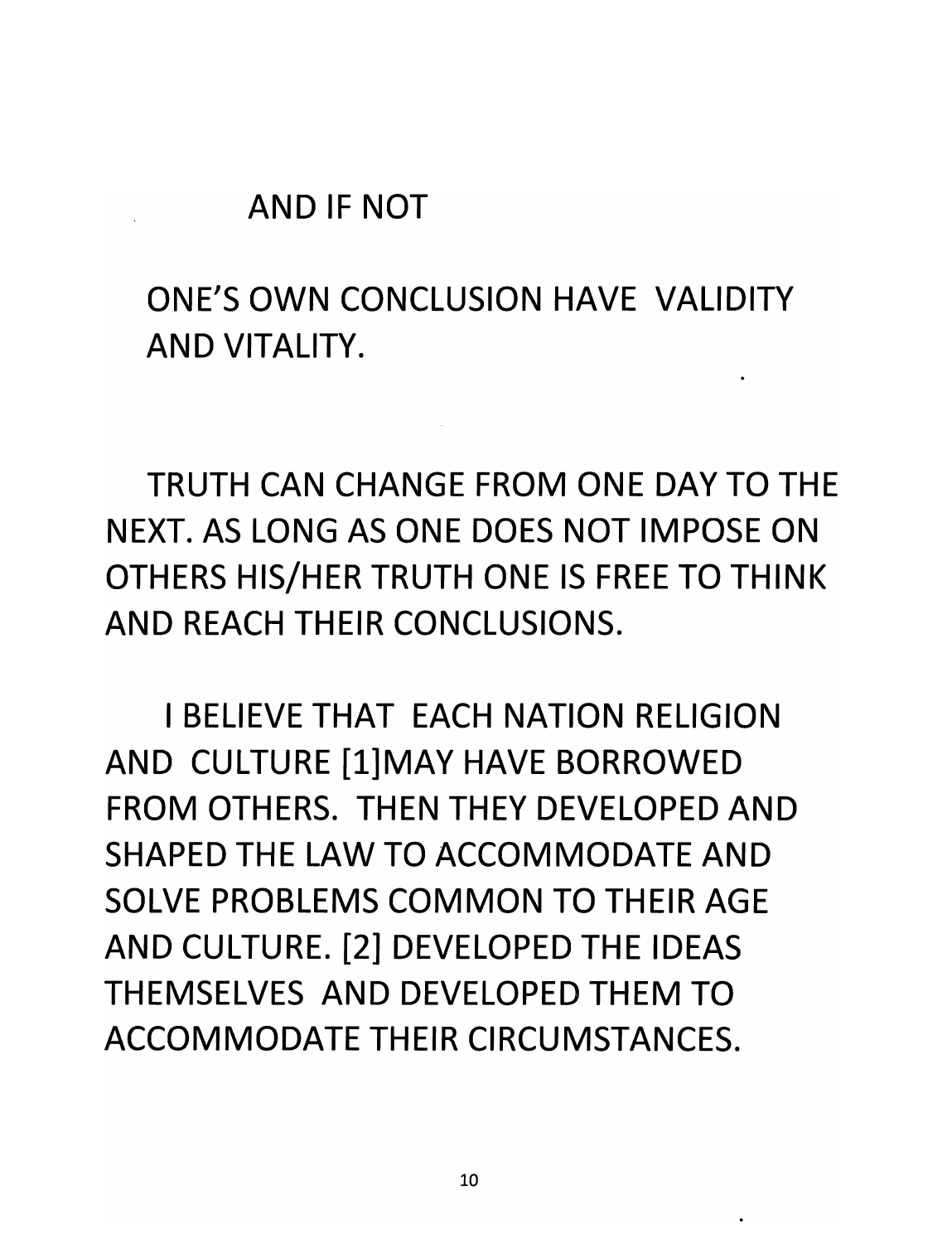# [3] A COMBINATION OF [1] AND [2]

I BELIEVE THAT THEIR STARTING POINT-THE ORIGIN - THE COMMON DENOMINATOR-IS JEWISH LAW FOUND IN THE THOUSANDS OF BOOKS AND SUMMARIZED IN THE SHULCHAN ARUCH-THE DIGEST OF JEWISH LAW - DEVELPED OVER THE LAST 5775 YEARS. THE Nohadie Laws were given by God at Creation 5775 years ago. They were repeated by God to Noah and bear his name since he and his family were the only survivors of the deluge that drowned all mankind with the exception of Noah and his family.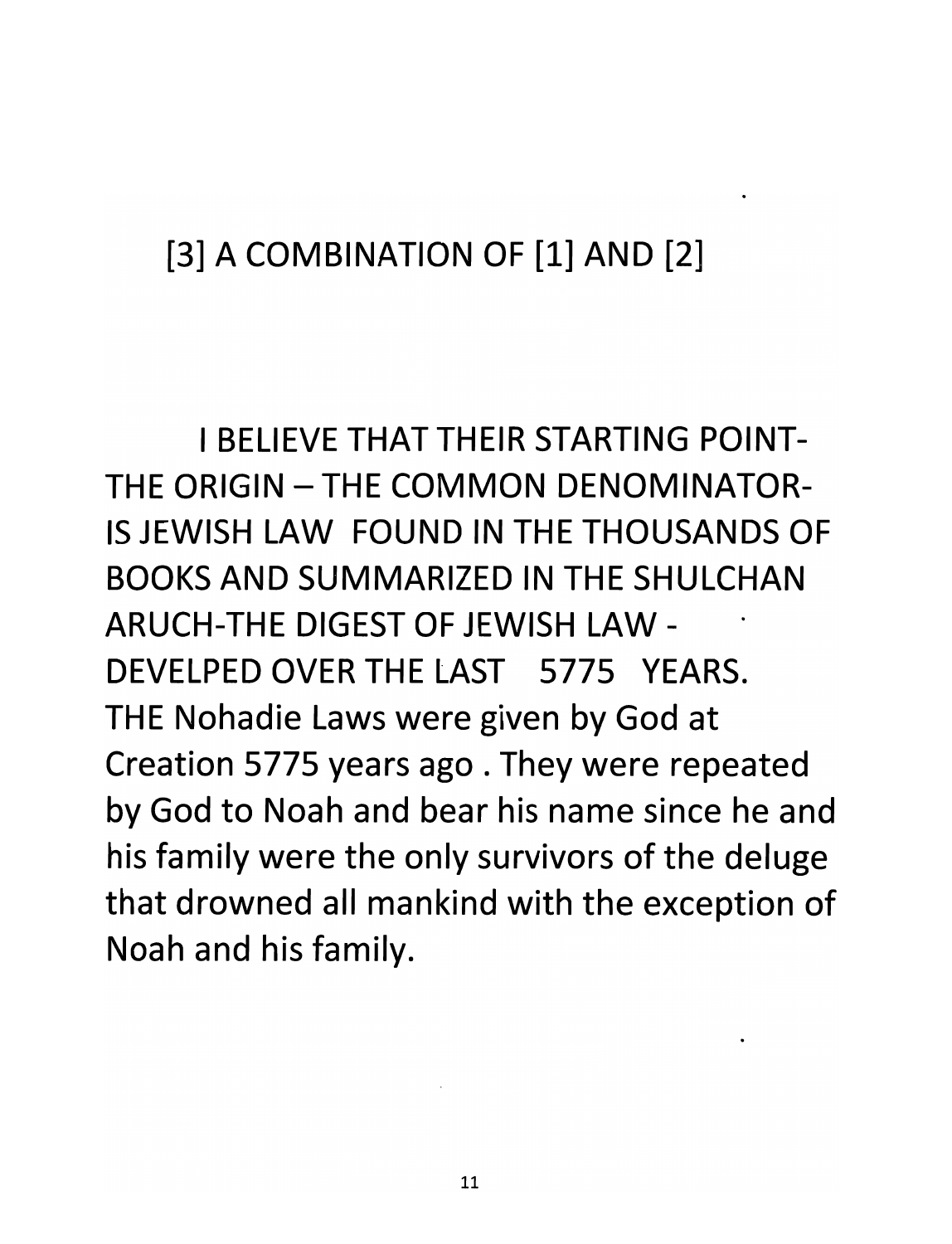# WHEN THE MESSIAH COMES- WHO EVER HE OR SHE IS - WILL THEN DEFINE THIS MYSTERY.

I PERSONALLY BELIEVE THAT MESSIAH WILL LET EACH

### INDIVIDUAL

CONTINUE TO BELIEVE THE WAY THEY WERE USED TO. GOD DOES NOT CARE. AS LONG AS MAN /WOMAN DOES NOT FORCE OTHERS TO ACCEPT HIS /HER TRUTH.